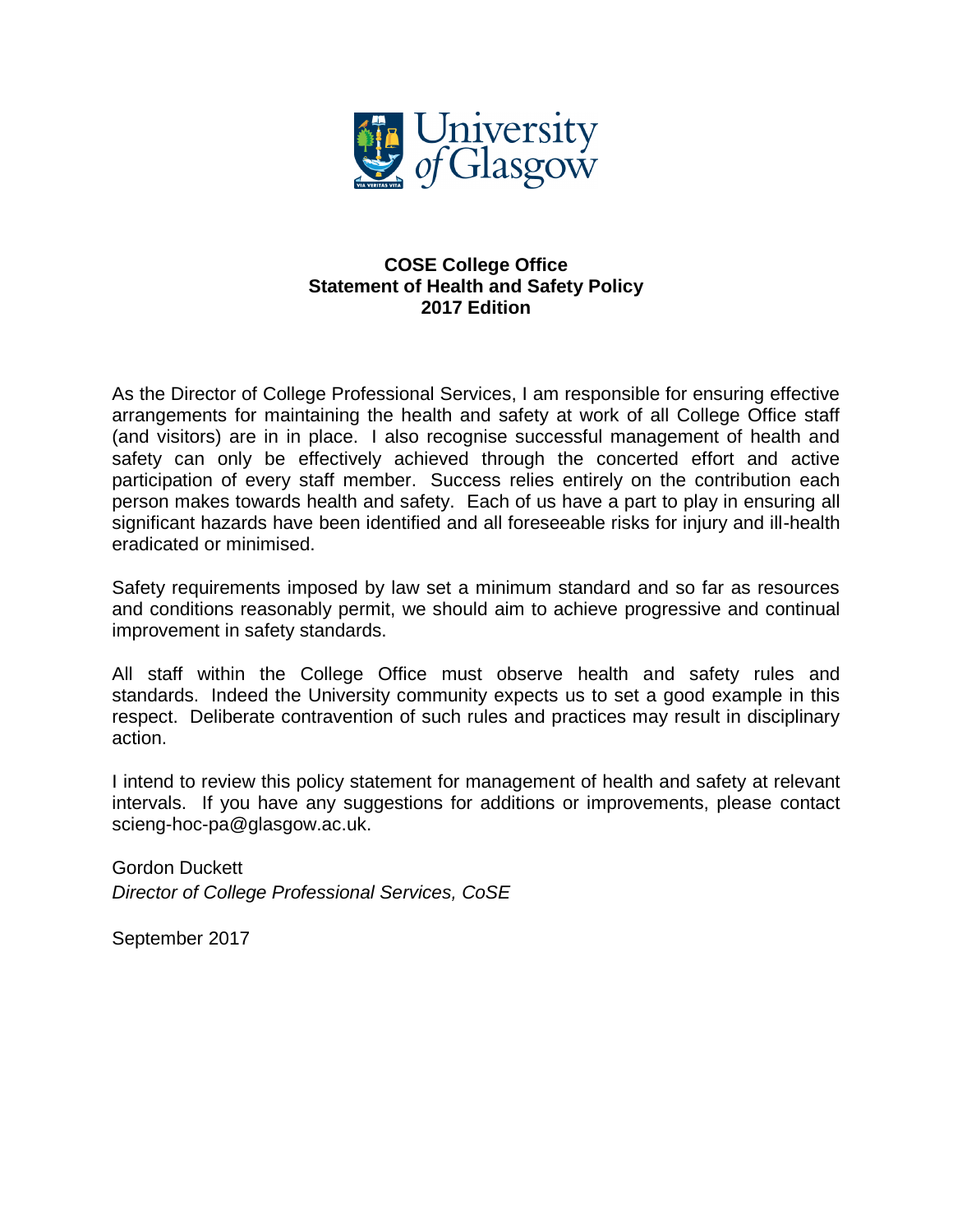# **Accident Reporting**

**A**ny accident or injury must be reported promptly.

Gordon Duckett and an appointed First Aider within the office must be informed of any serious accident or injury immediately. An 'Injury or Dangerous Occurrence Report' form must be completed. Forms can be found at: <http://www.gla.ac.uk/services/seps/accidentsemergencies/>

The University's Accident and Incident Reporting policy is available on the Safety and Environmental Protection Services (SEPS) web pages. <http://www.gla.ac.uk/services/seps/accidentsemergencies/incidentreporting/>

University Safety and Environmental Policies adopted by the University Court are also available at:

<http://www.gla.ac.uk/services/seps/policies/>

### **Asbestos**

Many of the University buildings date from periods when asbestos was widely used in construction and various asbestos containing materials can be found in the fabric of buildings across the campus. Estates & Buildings have taken steps to ensure these materials do not pose a risk to occupants during normal use of our buildings.

To ensure any asbestos containing materials remain in a safe condition, work which involves disturbance to the fabric of the buildings MUST NOT be initiated without prior consultation with Estates & Buildings. Even the simple action of drilling a wall for shelving may potentially cause damage to asbestos containing materials and release airborne fibres resulting in that area being closed off until satisfactory air tests have been carried out.

### **Display Screen Equipment (DSE)**

We all use PCs on a daily basis and, as such, are all users under the DSE regulations. <http://www.gla.ac.uk/services/seps/az/computers/>

Everybody in the office is allowed the discretion to arrange their work to allow periodic changes of activity away from the computer screen and should use this discretion if they have to use a computer for extended periods.

Everybody is encouraged to use the various courses on using computers which are arranged by Computing Services. You are free to arrange the layout and adjustment of your own computer workstation in a way that suits you. Information on DSE workstation assessment and safety is available on the SEPS website <http://www.gla.ac.uk/services/seps/az/computers/> to minimize the occurrence of eye and musculoskeletal problems that can arise from poorly set out equipment.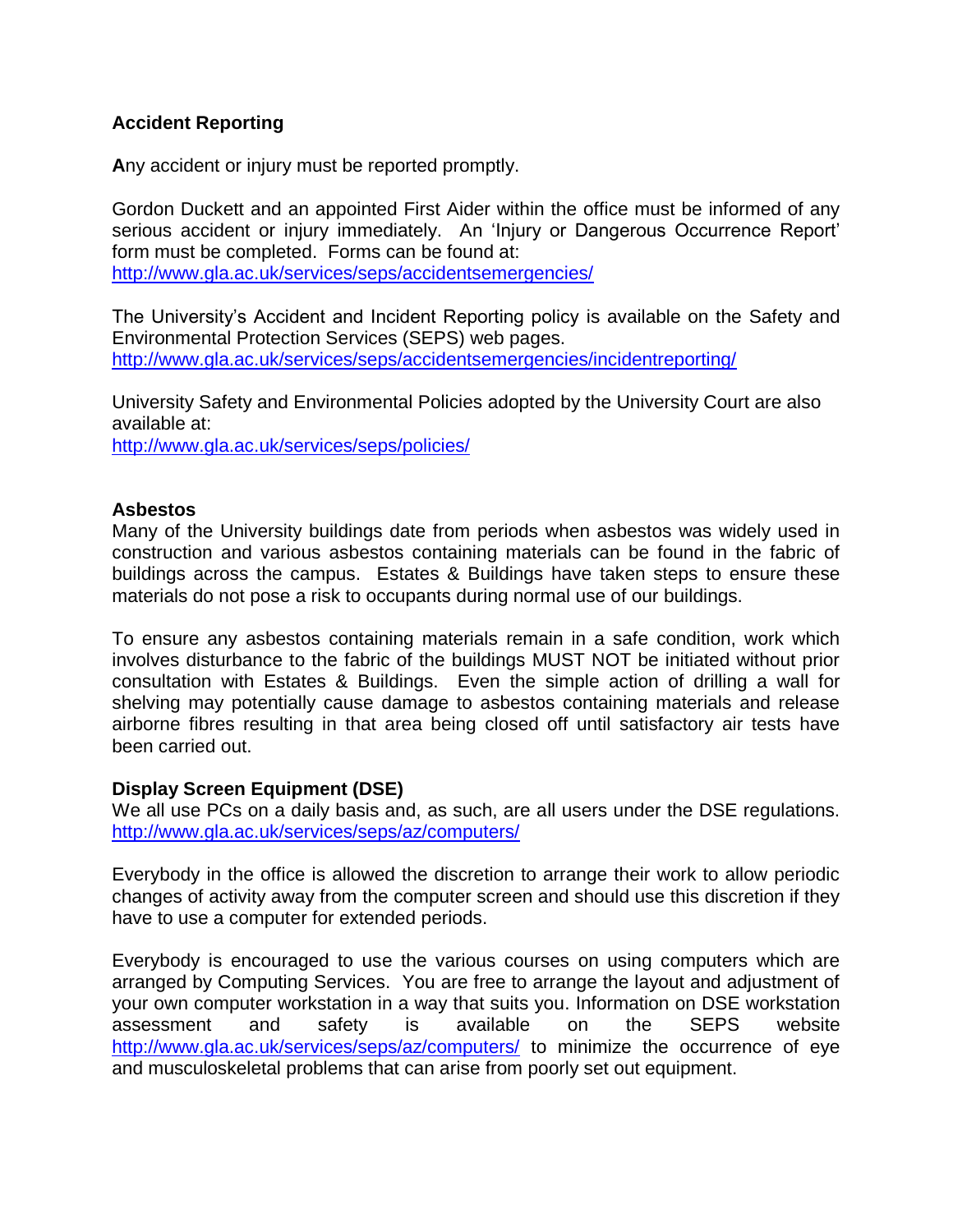### **Domestic waste**

Only domestic waste should be disposed of in the office bins. Please recycle white paper (and other recyclable paper products) in the recycling bins provided.

### **Electrical Safety**

Maintenance of the fixed wiring within the building is the responsibility of Estates & Buildings. Please do not interfere with or modify fixed wiring or sockets. Report any defects in these to Estates & Buildings.

You must not damage the fabric of the building (except for trivial things like drawing pins) both because of the risk of asbestos release and also to avoid contacting and damaging cables and pipes. If you have any doubts put in a works request to Estates & Buildings through: <http://www.gla.ac.uk/services/estates/>

If you bring any new electrical equipment into the building, ensure it is visually inspected and has no obvious defects before you plug it in. Equipment must also be added to the local register of equipment requiring Portable Appliance Testing (PAT). Please let [scieng-hoc-pa@glasgow.ac.uk](mailto:scieng-hoc-pa@glasgow.ac.uk) know.

The College is not responsible for any personal electronic equipment left within the office.

### **Fire**

If you smell burning and have any reason to suspect a fire, activate the fire alarm from the nearest call point by breaking the 'break glass' panel.

Level 3 in the Boyd Orr Building has automatic smoke and/or heat detection which, if triggered, set off the alarm but you should not rely on this for activation of the alarm.

The College Office fire officer is Drew Beaton. The alarm sounder is tested weekly at 08.15hrs on a Wednesday morning by the Building Superintendent. If the alarm sounds for more than a few seconds, or at any other time, it is not a test and you should leave the building and gather on the pavement beside the Boyd Orr Building at the top of Ashton Road. Do not re-enter until you have been told it is safe to do so by the attending University fire officer or by Strathclyde Fire & Rescue personnel.

Fire drills are held twice a year. Fire notices are located throughout the building.

There are fire extinguishers  $(CO<sub>2</sub>)$  in corridors. Please find out now where the nearest extinguisher is in relation to your place of work and make sure you know how to use it. Fire blankets are available in the kitchen areas on Level 3 of the Boyd Orr Building.

All staff will be expected to attend fire safety training on a regular basis – on appointment and at three-yearly intervals thereafter.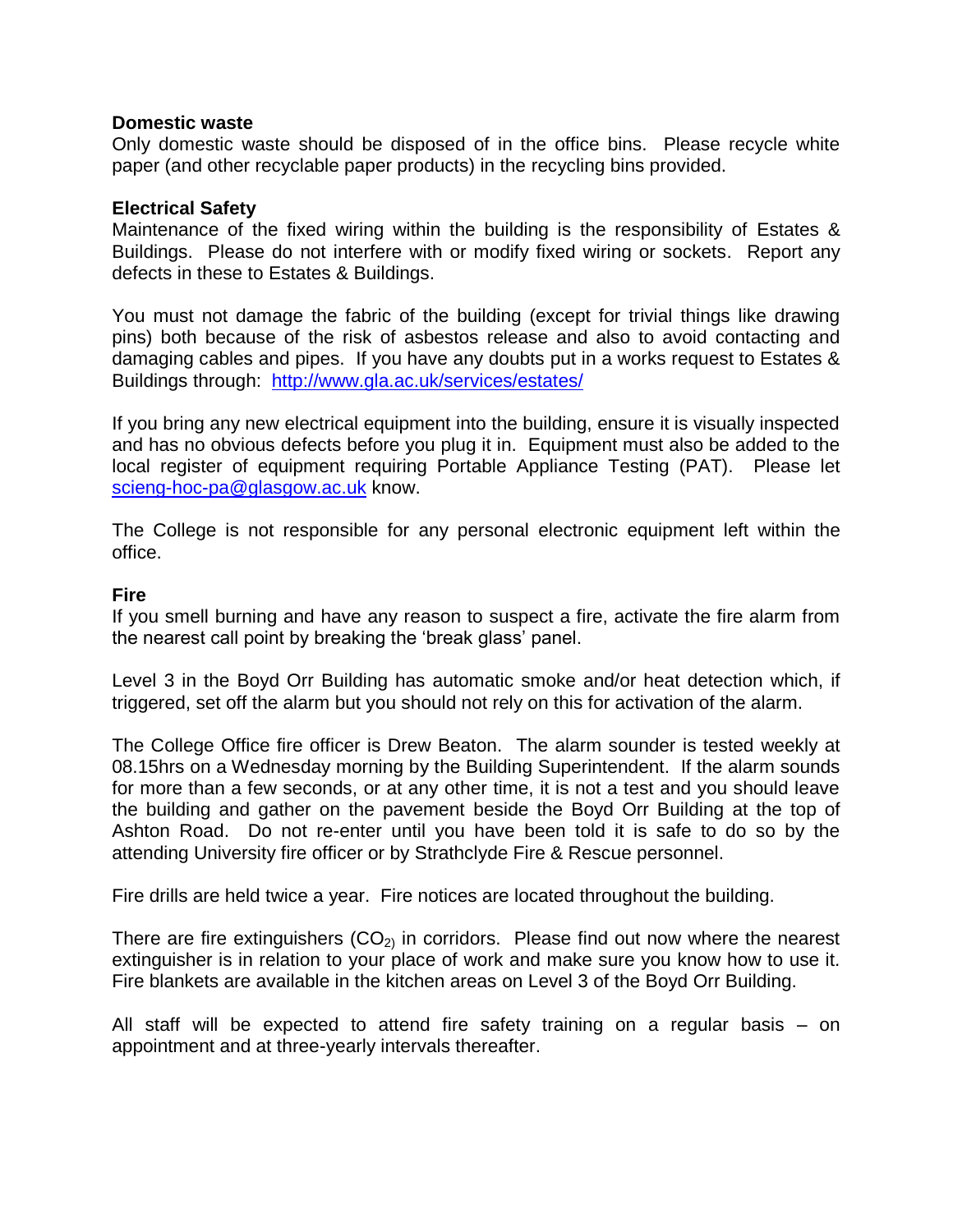### **First Aid**

A first aid box is kept in the kitchen beside Room 310.

The College Office First Aiders are Lynn Esson (4374), Evelyn Love (7486), Jacquie Ross (7458) and Catriona Blair (7483). In the event of an injury please contact them in the first instance. If they are not available, seek help from Central Services' emergency and crisis line on ext 4444 or go directly to an A&E Department.

# **In the case of a medical emergency, call an ambulance using 999 or contact the University's emergency and crisis line on Ext. 4444.**

#### **Ladders and Step Ladders**

It is not anticipated any College staff members would need to use ladders or step ladders within the office.

All staff should be aware of the guidance for using ladders or step ladders on the SEPS web pages<http://www.gla.ac.uk/services/seps/az/laddersandstepladders/>

#### **Lone Working**

If you are alone in the building outwith normal working hours, please ensure you take appropriate measures to ensure your safety. Ensure that main doors are locked and your own office door is locked. If you have to move around the building, take your mobile phone.

The University emergency and crisis number is (4444).

Any risk associated with lone working at events should also be assessed. Please refer to the University's policy on Lone Working which can be found on the Safety and Environmental Protection web pages <http://www.gla.ac.uk/services/seps/az/loneworking/>

### **Manual Handling**

Most routine handling work in the Boyd Orr Building will be with office stationery and small equipment. Carrying these should be within capabilities of all of us, but care should still be taken. Do not try to carry more than one 5-ream box of paper, for example. Anyone needing to carry out heavier or more complex lifting activities should contact SEPS to arrange suitable training.

### **Occupational Health and Health Surveillance**

Occupational Health (OH) provides a support service which promotes and preserves both the physical and mental wellbeing of all staff.